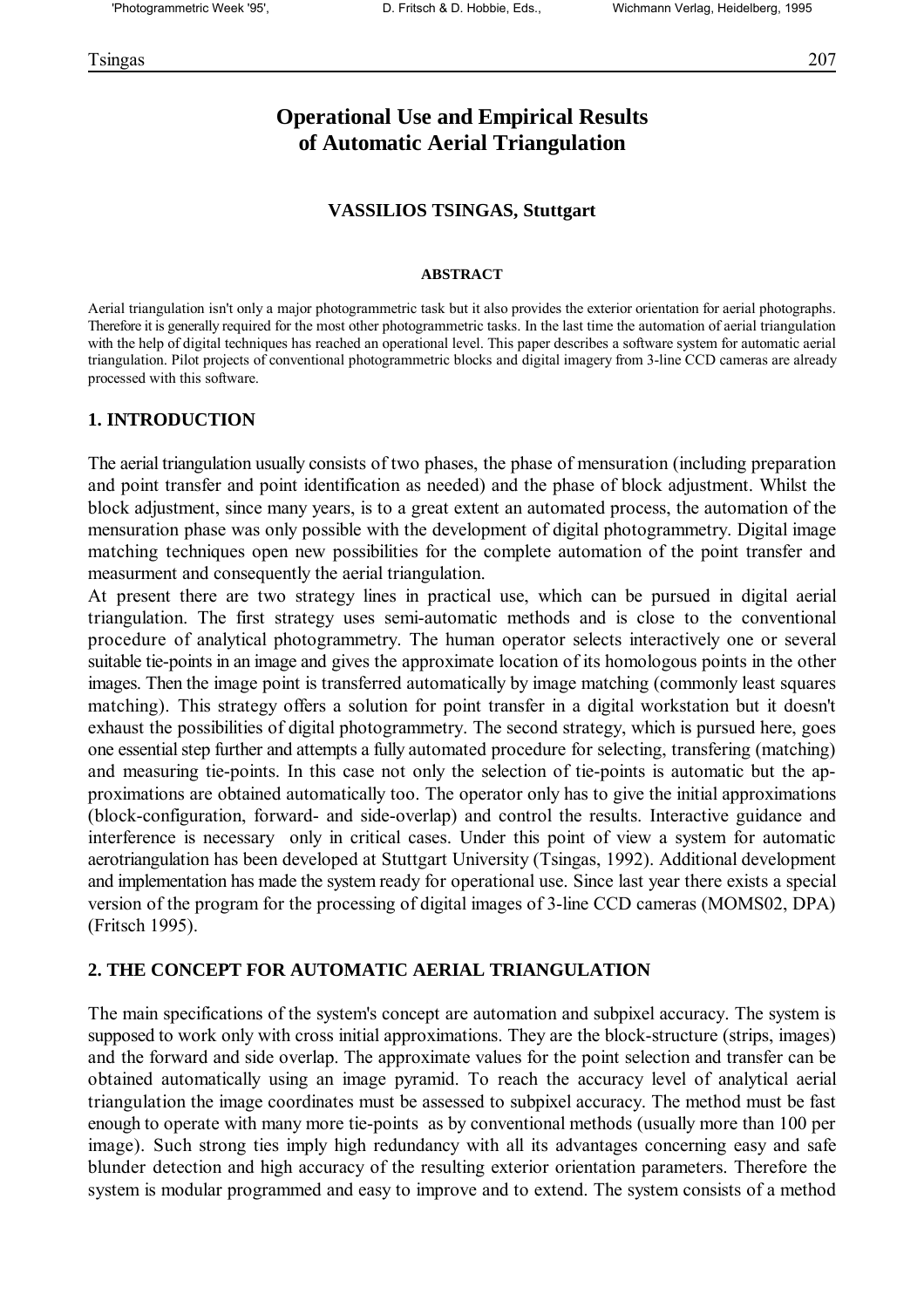for the automatic selection and transfer of tie-points, i.e an image matching method, and of a strategy for the automatic operation of this method through the vertical structure of the image pyramid and the horizontal overlap structure of the photogrammetric block.

A method for automatic point transfer must solve the problem of various and multiple overlap, which is appearing with photogrammetric blocks. While the mono- or stereovision systems of conventional photogrammetry limit the point determination to one or two photographs, the use of digital methods allows processing of all overlapping photographs simultaneously. Therefore multiple image matching is the general approach for point determination in digital photogrammetry. From the two main directions in image matching area-based methods are potentially highly accurate but they need very good approximate values. On the other hand feature-based matching is less accurate than area-based matching but its subpixel accuracy is sufficient for many applications. Feature based matching requires only coarse initial approximate values and is very fast which means it is more suitable for automatic processing. Therefore a method of multiple feature image matching was developed, which is based on a graph theoretical model (Tsingas, 1994). The method provides pixel coordinates of multiple tiepoints automatically selected and matched. The method operates with many more tie-points than are conventionally used in aerial triangulation. If a higher accuraccy is needed, the pixel coordinates of the homologoues image points can be used as approximate values for a least square matching (a software module will soon be developed). The above elementary method operate with overlapping image patches. A major problem in image matching is the provision of sufficently close approximations. In order to solve that problem automatically the system goes step by step through an image pyramid.

## **3. OPERATIONAL STEPS**

### **3.1 Data Acquisition and Preparation**

Whilst digital sensors (for example the 3-line CCD camera) supply digital data directly, the photographs must be digitized with a pixel size from 10-30 µm in the case of conventional photogrammetric blocks. Once the images are in digital format an image pyramid has to be generated. The data storage and eventually the data transfer are at present quite critical because of the amount of the data, the costs for digitization and storage as well as the time needed for it. This situation will be changed soon because the development in the area of storage and sensor technology is very rapid (increasing performance and storage capacity by decreasing prices).

### **3.2 Measuring of Fiducial Marks and Control Points**

The pixel coordinates of the fiducial marks are needed to transform the pixel coordinates of the image points to image coordinate system. For this purpose a software module is used, which displays an image (including its image pyramid) on the computer screen and allows the positioning, with subpixel accuraccy, of a measuring mark (circle or cross) with the mouse (Fig. 1). The same module is used to measure the control points. The sytem displays the image overview (left window in Fig. 1) and the interesting image area in two diferent resolusions (middle and low pyramid-level). With three mouseclicks the operator can approximately locate the control point. Afterwards the point is measured with subpixel accuraccy (top-right image window in Fig. 1). This method provides sufficient accuracy and is very fast (less than 1 min. per point or fiducial mark). A bundle adjustment of the block FORSSA (see chapter 4.1) using signalized tie-points, which were measured with this method, gave similar results ( $\sigma_0$  = 3.9 μm) with the corresponding analytical measurment on the Zeiss PK1 monocomparator  $(\sigma_0 = 3.5 \text{ }\mu\text{m})$ . It is planned to integrate a template matching module in the future. The measurement of the control points before the point transfer is useful for the determination of the block structure in the next step.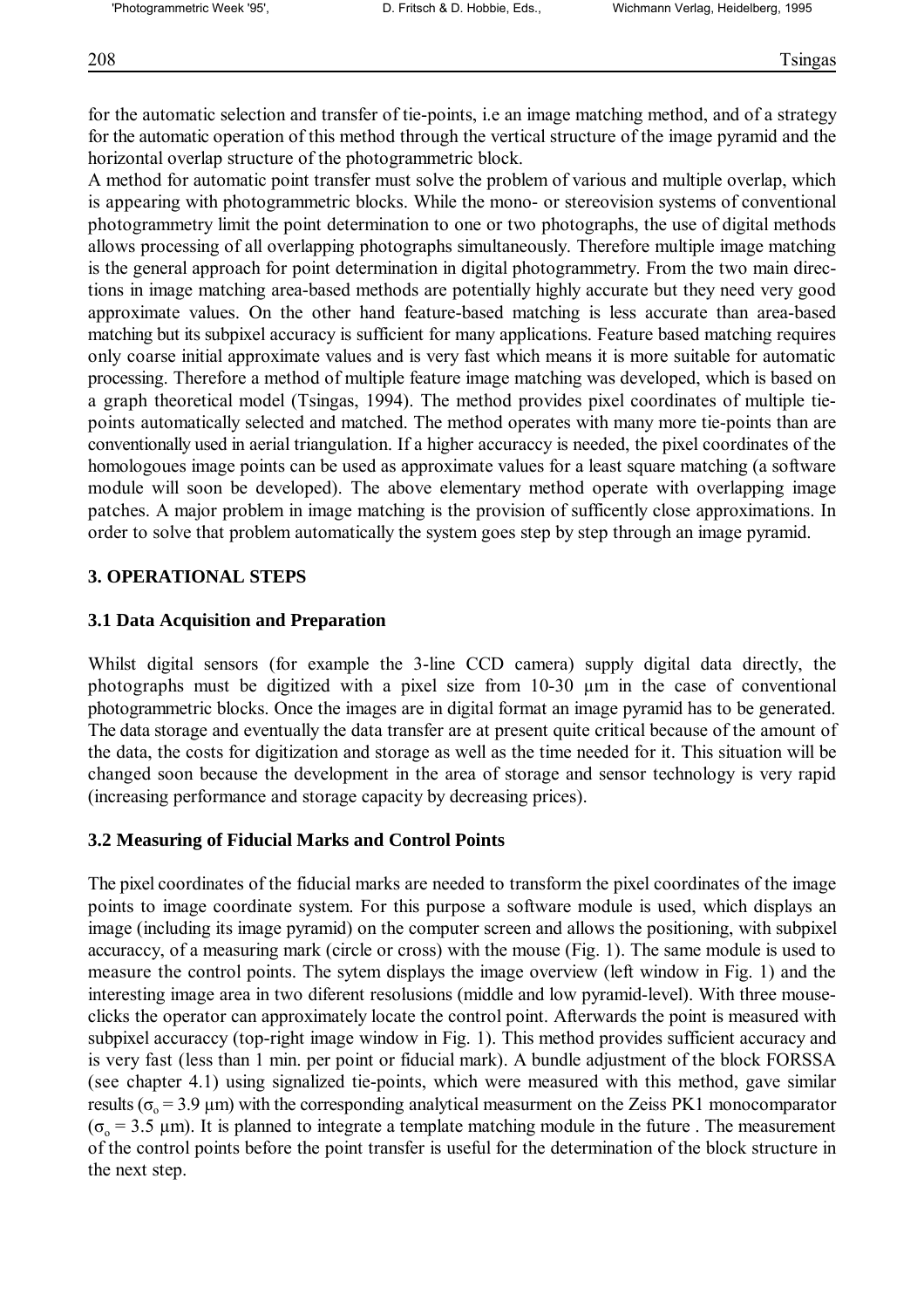### Tsingas 209



Figure 1: Software module for interactive measurement of fiducial marks and control points.



Figure 2: Automatically determined overlap between neighbouring image pairs.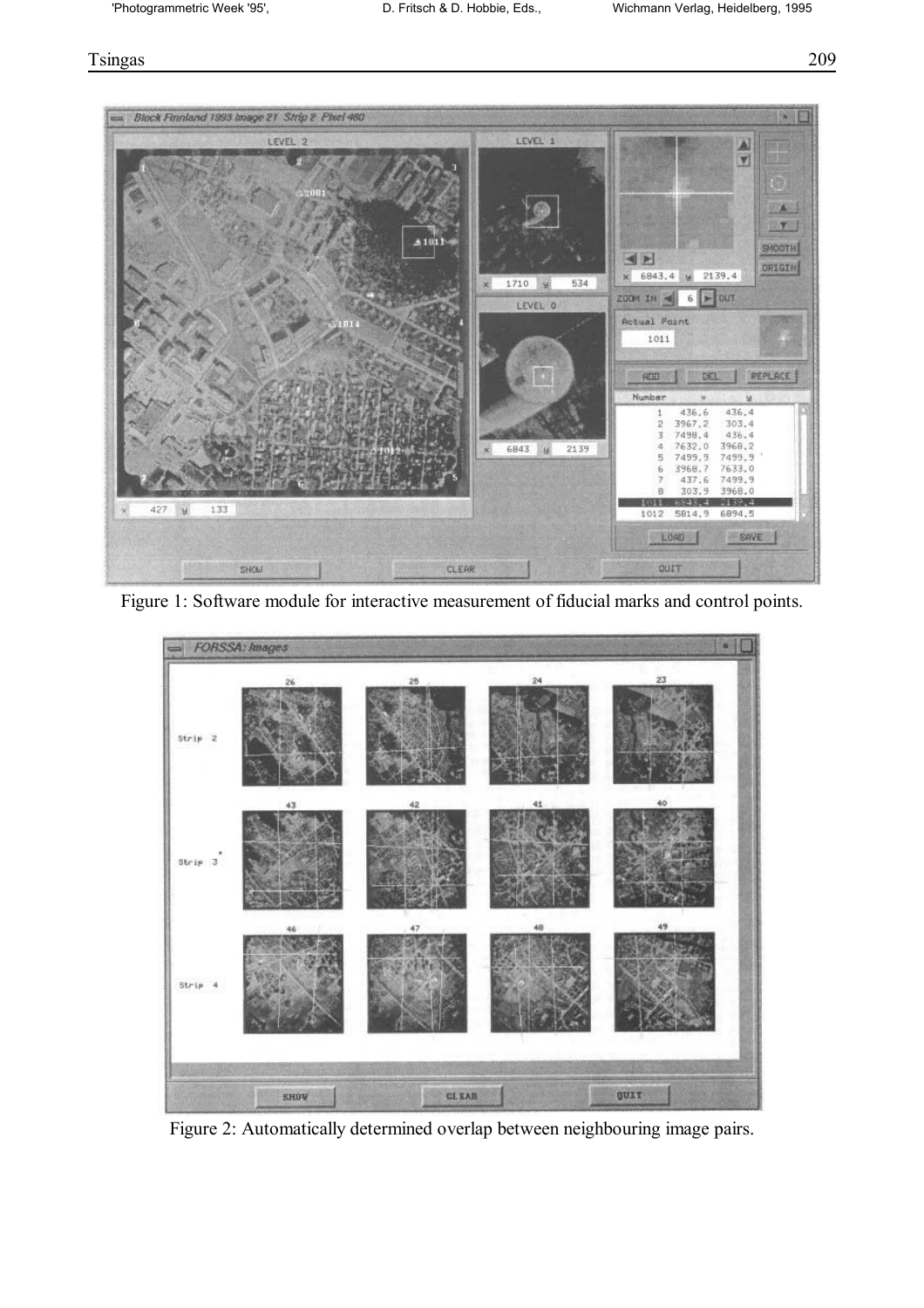

Figure 3: Initial image patches for point transfer (top level).



Figure 4: Image patches for point transfer in case of MOMS02-data (mid level).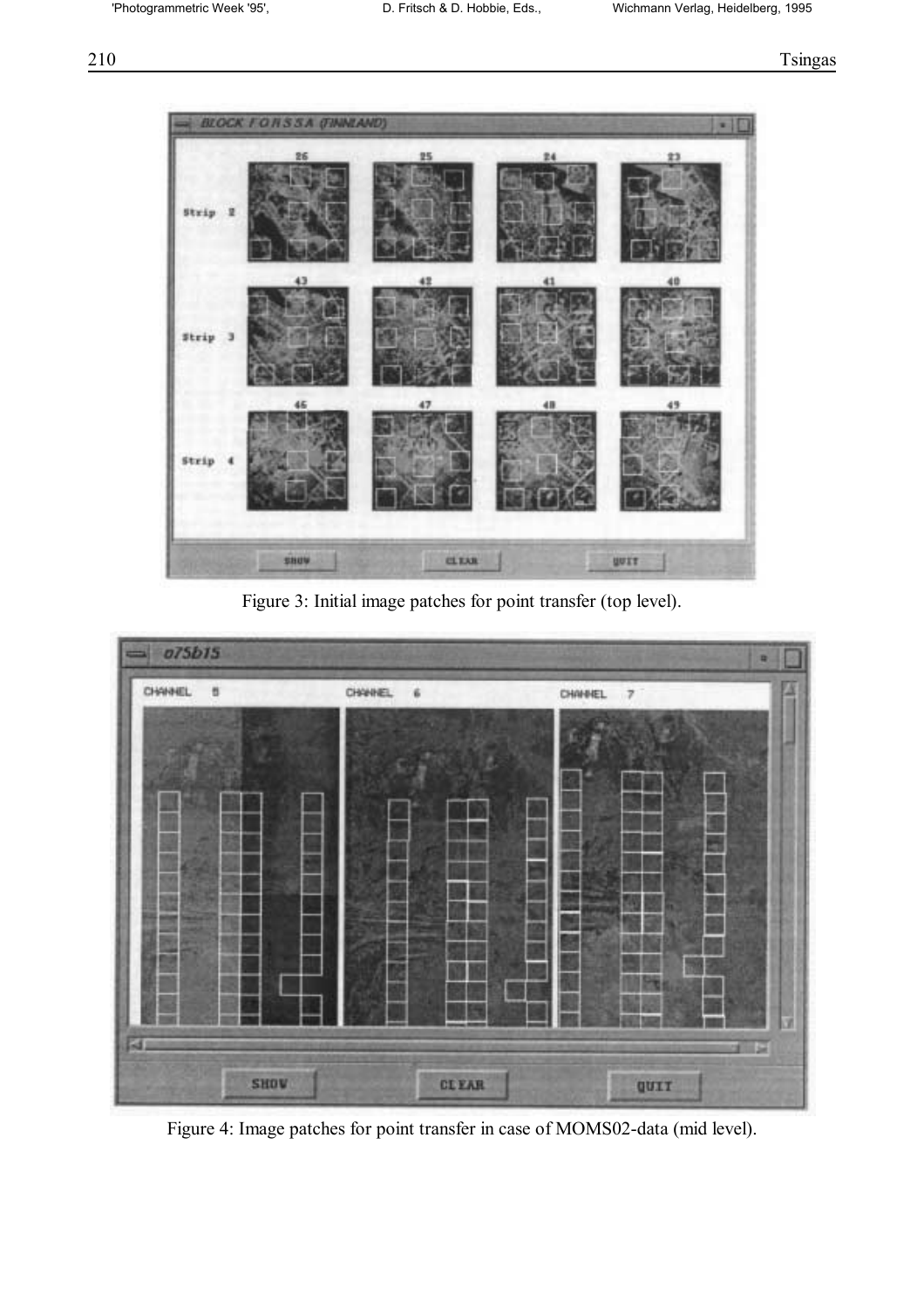## **3.3 Determining the Initial Approximate Values**

In case of photogrammetric blocks the program needs only the block structure as pre-information (strips and images sequence, forward and side overlap in precent). A coarse level of the image pyramid (980 µm pixel size) is used for the automatic identification of the forward and side overlap. The overlap of each imediadiately neighbouring image pair (for example the image pairs [i,i+1] and  $[i+1,i+2]$ ) is determined with the matching procedure more accurate (1mm). This method works good if the overlap is more than 30%, otherwise an interactive guidance is needed in critical cases. The overlap of the other conjugate image pairs (for example the image pair [i,i+2]) is computed with the help of the already determined overlap of the above image pairs. Figure 2 shows an overview of the block FORSSA. The lines on each image represent the transformed border of the neighboring images. Therefore the block is subdivided in areas with various overlap. The initial image patches are positioned in these areas. In the case of conventional aerial triangulation the initial image patches are normally located near the 9 standard position within an image at which the tie-points are ideally positioned (Fig. 3), but also irregular overlaps can be accomodated. For images with three-line geometry more tie-points are required, which must lie at the marginal and center zone of the image. Therefore the initial patches are placed respectively (Fig. 4).

## **3.4 Digital Point Transfer**

An image pyramid of three levels, separated by a scale factor of about 4 or 5, is sufficient to provide close approximations. Once the initial homologous image patches heve been identified the actual process of the image point selection and multiple matching of tie-points will start on the top level of the image pyramid. This process is subsequently repeated by the remaining two levels of the image pyramid. Any selected point serves as an approximate center for defining the respective image patch on the next lower level on which again the method is applied. With regard to the number of selected points per patch different strategies can be pursued. In the minimum case only one point is selected and transferred onto the next lower level of the image pyramid. A safer strategy is to transfer two or more points (Table 1, Pyramid strategy). The program has an interactive modus, which allows to visualize the matching results for each step (Fig. 5).

### **3.5 Data Reduction and Bundle Adjustment**

Once all measurement are finished the pixel coordinates of the tie- and control-points have to be tranformed to the image coordinate system. After that the image coordinates can be used for a bundle adjustment program. With the digital point transfer and measurement the complete aerial triangulation takes place on a computer and no special hardware is needed. Therefore the bundle adjustment can be used during the measurement-phase to locate gross errors and to improve the approximate values. This option is more useful in case of 3-line image geometry, where each image row has a separate exterior orientation.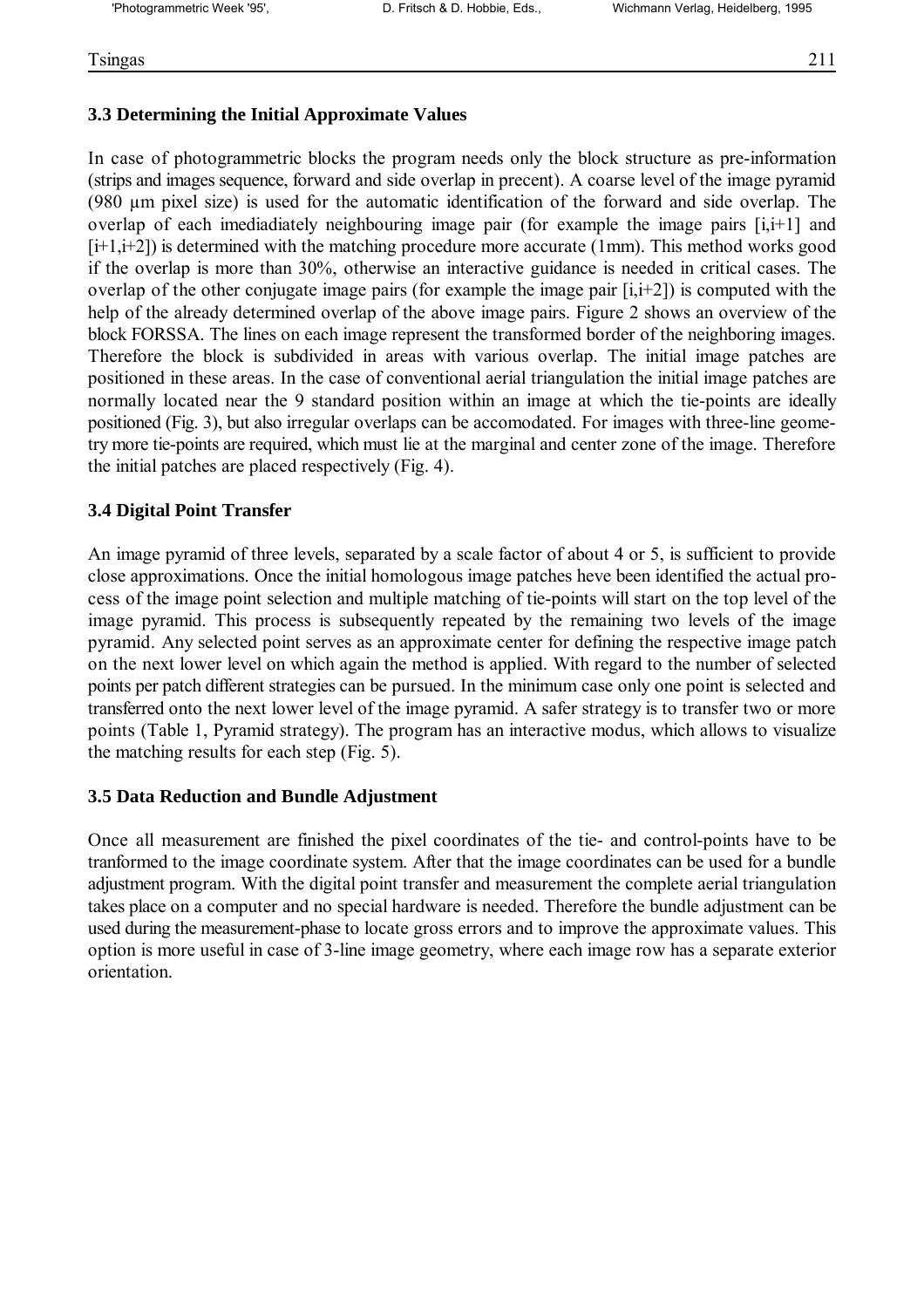

Figure 5: Graphical visualisation of the matchings results.

#### **4. EMPIRICAL RESULTS**

#### **4.1 The OEEPE test Block FORSSA**

Last year the Institute for Photogrammetry of Stuttgart University has participated in the OEEPE test "Digital Methods in the Aerial Triangulation". The OEEPE block FORSSA comprised 28 aerial photographs, in the scale of 1:4000, forming a block of 4 strips with  $60\%$ -70% forward and 15%-40% side overlap. There were 2 data sets of digitized images with 15  $\mu$ m and 30  $\mu$ m pixel size respectively. For comparative purposes a conventional analytical aerotriangulation was made with signalized tiepoints. The results of the aerotriangulation and the bundle-adjustment (14 XYZ control points, without self-calibration) are shown in Table 1 and they are discussed in detail in Ackermann and Tsingas (1994). The latest results from other blocks will be presented during the photogrammetric week. Interactive support of the automatic process was required in 6% of all image patches.The support was limited to interactive provision of the approximate values. The problem areas are related mostly to the small side overlap between the strips. Other problem areas can be forests or built-up areas with large perspective distortion, especially in large scale aerial images. The number of issued tie-points was quite large, amounting to 272 image tie-points per image (15 µm data). 6% of the delivered image points were discarded as small outliers in the final adjustment. This rate of errors seems quite acceptable, as

the high redundancy permits safe and complete detection. With the 30 µm data the rate of outliers is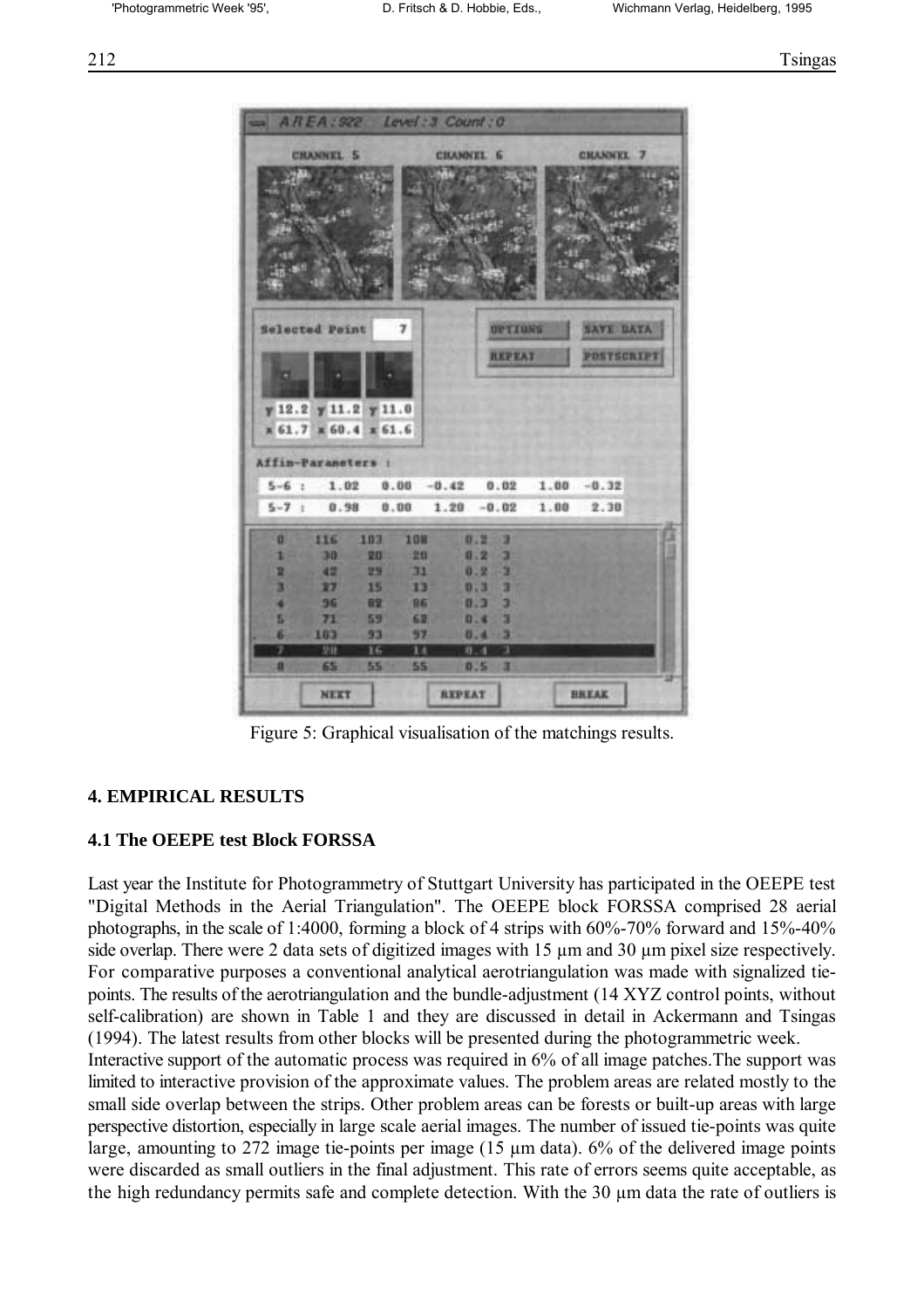Tsingas 213

reduced to 0.7% by 131 points per image. The program needs 31 min (1.1 min per image) on a Silicon Graphics Workstation (Processor R4400 / 200 MHz), refering to 7643 image tie-points and the safer patch strategy. By applying the minimal patch strategy (30 µm data) the processing time is reduced to 11 min (0.4 min per image).

| DIGITAL AERIAL TRIANGULATION - OEEPE TEST BLOCK<br><b>FORSSA</b>                                                              |                                 |                                 |                                 |
|-------------------------------------------------------------------------------------------------------------------------------|---------------------------------|---------------------------------|---------------------------------|
|                                                                                                                               | <b>Analytical</b>               | <b>Digital - Automatic</b>      |                                 |
| Pixel size                                                                                                                    |                                 | $15 \mu m$                      | $30 \mu m$                      |
| Pyramid strategy                                                                                                              |                                 | safe                            | minimal                         |
|                                                                                                                               |                                 | ΩX                              | 47<br>$\frac{1}{\sqrt{2}}$      |
| Overlap areas<br>Interactive support<br>(approx. values)                                                                      |                                 | 780<br>6%                       | 234<br>6%                       |
| Points per patch                                                                                                              |                                 | 10 best                         | 20 best                         |
| Image points (per image)<br>Terrain points<br>Outliers in adj.                                                                | 492 (17)<br>151                 | 7623 (272)<br>3401<br>6%        | 3686 (131)<br>1526<br>0.7%      |
| processing time per image                                                                                                     | (6 min)                         | $1.1 \text{ min}$               | $0.4 \text{ min}$               |
| $[µm]$ ([pixel])<br>$\sigma_{\rm o}$                                                                                          | $3.5$ (-)                       | $6.2$ $(0.41)$                  | 10.6(0.35)                      |
| Empirical Accuracy (RMS) resulting from 81 XY and 71 Z check points                                                           |                                 |                                 |                                 |
| $\mu_X$ [cm]<br>$\mu_{\rm Y}$ [cm]<br>$\mu_{Z}$ [cm]                                                                          | 2.4<br>2.7<br>4.9               | 3.6<br>3.9<br>5.3               | 4.3<br>5.1<br>8.1               |
| Theoretical Accuracy of orientation parameters (RMS)                                                                          |                                 |                                 |                                 |
| $\sigma_{\omega}$ [mgon]<br>$\sigma_{\rm o}$ [mgon]<br>$\sigma_k$ [mgon]<br>$\sigma_{X_0}$ [cm]<br>$\sigma_{\text{Y}_0}$ [cm] | 4.1<br>4.1<br>1.5<br>4.4<br>4.7 | 3.3<br>2.7<br>1.0<br>3.0<br>3.7 | 6.6<br>5.7<br>2.1<br>6.2<br>7.3 |
| $\sigma_{Z_0}$ [cm]                                                                                                           | 2.6                             | 2.5                             | 4.4                             |

Table 1: Results of conventional and automatic aerial triangulation.

Looking at the accuracy results the major item of interest concerns the  $\sigma_{0}$ . In first instance it concerns the precision of the feature extraction and the feature matching. In other words, it describes the image coordinate precision of the automatic digital procedure and can be compared with the conventional values obtained by traditional point marking and point transfer, resp., as well as with the precision of signalized triangulation points. The  $\sigma_0$  of the digital aerial triangulation amounted to 6.2  $\mu$ m (0.4 pixel)